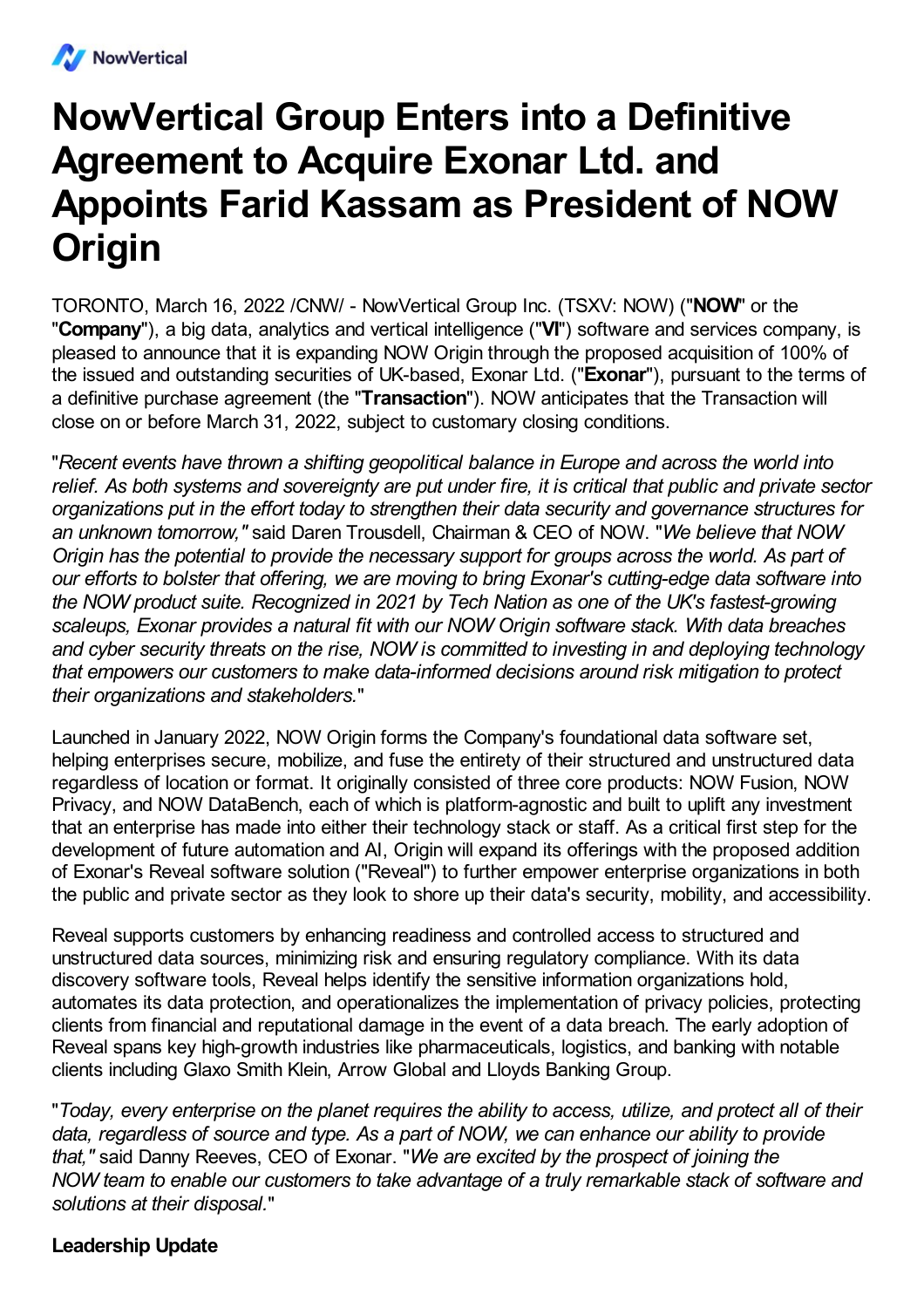The Company is also pleased to announce the appointment of Farid Kassam as President of NOW Origin. Mr. Kassam is a Toronto-based 30-year industry veteran and a serial entrepreneur with a background in Big Data and experience in building, commercializing, and scaling software products across various industry verticals, including Financial Services, Hospitality, Healthcare, Telecommunications, and Aerospace. In his new role, Mr. Kassam will build upon and guide NOW Origin's product strategy with a primary focus on driving and scaling product development, integration, and commercialization.

"*NOW's mission to empower bolder decisions through enterprise-wide data solutions is accelerating at a global scale,"* said Farid Kassam, President of NOW Origin. "*I'm very excited by the opportunity to work closely with NOW's experienced teams globally as we build on this mission and deliver products that enable our customers to transform their data operations seamlessly into vertically intelligent organizations.*"

In conjunction with the appointment of Mr. Kassam, Aimee Lessard is stepping down from her role as Chief Analytics Officer of the Company to pursue other opportunities. With NOW's ongoing growth and evolution, analytic oversight is, by necessity, moving to a more distributed model with analytic solution providers moving under the NOW Solutions umbrella, headed up internally by David Whitmire. The NOW board of directors and management team would like to thank Ms. Lessard for her contributions to the Company and wish her every success in her future endeavours.

# **About Exonar Ltd**.

Founded in the UK in 2007, Exonar is one of only a handful of software solutions available today with the ability to find and reveal billions of structured and unstructured data records in detail, enabling businesses to use data to reduce risk, uncover business value and deliver digital transformation. Exonar's core software offers enterprise-scale, big data architecture and machine learning technology that handles diverse data sources and types to locate sensitive and vital information, enabling users to manage compliance issues quickly and securely.

# **About NowVertical Group Inc.**

NOW is a big data, analytics and VI software and services company that is growing organically and through acquisition. NOW's VI solutions are organized by industry vertical and are built upon a foundational set of data technologies that fuse, secure, and mobilize data in a transformative and compliant way. The NOW product suite enables the creation of high-value VI solutions that are predictive in nature and drive automation specific to each high-value industry vertical. For more information about the Company, visit [www.nowvertical.com](http://www.nowvertical.com/).

*Neither the TSX Venture Exchange nor its Regulation Services Provider (as that term is defined in the policies of the TSX Venture Exchange) accepts responsibility for the adequacy or accuracy of this release.*

# **Forward Looking Statements**

This news release may contain forward looking statements (within the meaning of applicable securities laws) which reflect the Company's current expectations regarding future events. Forwardlooking statements are identified by words such as "believe", "anticipate", "project", "expect", "intend", "plan", "will", "may", "estimate" and other similar expressions. These statements are based on the Company's expectations, estimates, forecasts and projections and include, without limitation, statements regarding the future success of the Company's business.

The forward-looking statements in this news release are based on certain assumptions. The forward-looking statements are not guarantees of future performance and involve risks and uncertainties that are difficult to control or predict. Several factors could cause actual results to differ